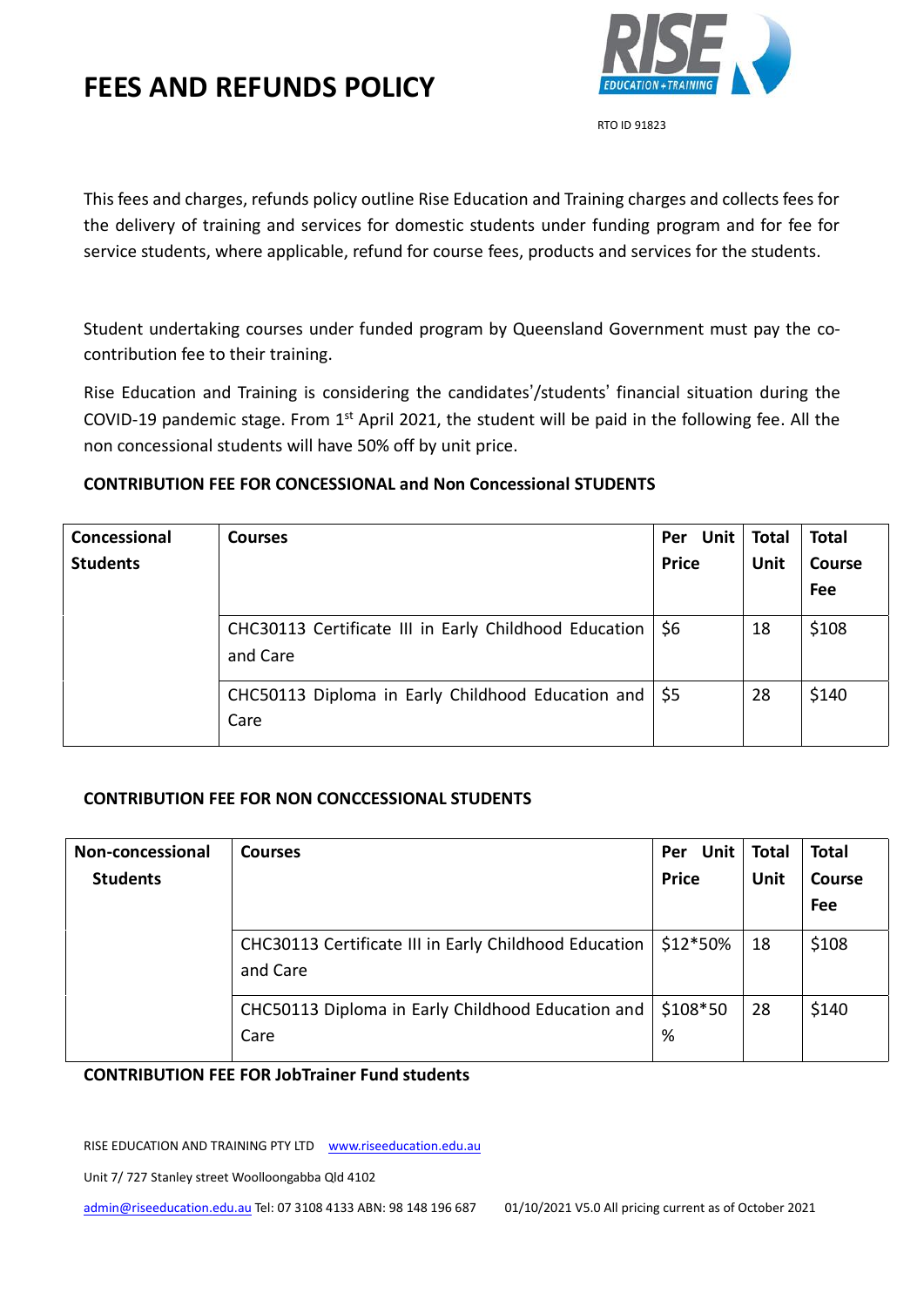

RTO ID 91823

| Concessional<br>and          | <b>Courses</b>                                                    | Per Unit      | <b>Total</b> | <b>Total</b>  |
|------------------------------|-------------------------------------------------------------------|---------------|--------------|---------------|
| non-concessional             |                                                                   | <b>Price</b>  | Unit         | <b>Course</b> |
| <b>Students</b><br>in.       |                                                                   |               |              | Fee           |
| jobseeker low fee            | CHC30113 Certificate III in Early Childhood Education<br>and Care | $$10*50\%$    | 18           | \$0           |
|                              | CHC50113 Diploma in Early Childhood Education and<br>Care         | \$108*50<br>% | 28           | \$140         |
| Concessional<br>and          | <b>Courses</b>                                                    | Unit<br>Per   | <b>Total</b> | <b>Total</b>  |
| non-concessional             |                                                                   | <b>Price</b>  | Unit         | <b>Course</b> |
| school<br><b>Students</b>    |                                                                   |               |              | Fee           |
| leavers(age17-24)<br>low fee | CHC30113 Certificate III in Early Childhood Education<br>and Care | \$12*50%      | 18           | \$0           |
|                              | CHC50113 Diploma in Early Childhood Education and<br>Care         | \$108*50<br>% | 28           | \$140         |

\*Students will be provided with current digital resources and readings in Axcelerate SMS including current 4<sup>th</sup> textbooks.

#### **Fee for Service Student**

Student who is not eligible for the Cert 3 Guarantee nor Higher Level Skill but wishes to undertake the training course at Rise Education and Training will be required to pay for full fee. The fee outline below:

Rise Education and Training is considering the candidate's/student's financial situation during the COVID-19 pandemic stage. From 1<sup>st</sup> April 2021, the student will be paid in the following fee. All the Fee for service students will have 45% off in the full course fee.

| <b>Course Name</b>                                             | <b>Total Course Fee</b> |
|----------------------------------------------------------------|-------------------------|
| CHC30113 Certificate III in Early Childhood Education and Care | \$3880*55%=\$2134       |
| CHC50113 Diploma in Early Childhood Education and Care         | \$5460*55%=\$3003       |

**The following fee charge Applies to All funded and Fee For Service Students/graduates**

RISE EDUCATION AND TRAINING PTY LTD www.riseeducation.edu.au

Unit 7/ 727 Stanley street Woolloongabba Qld 4102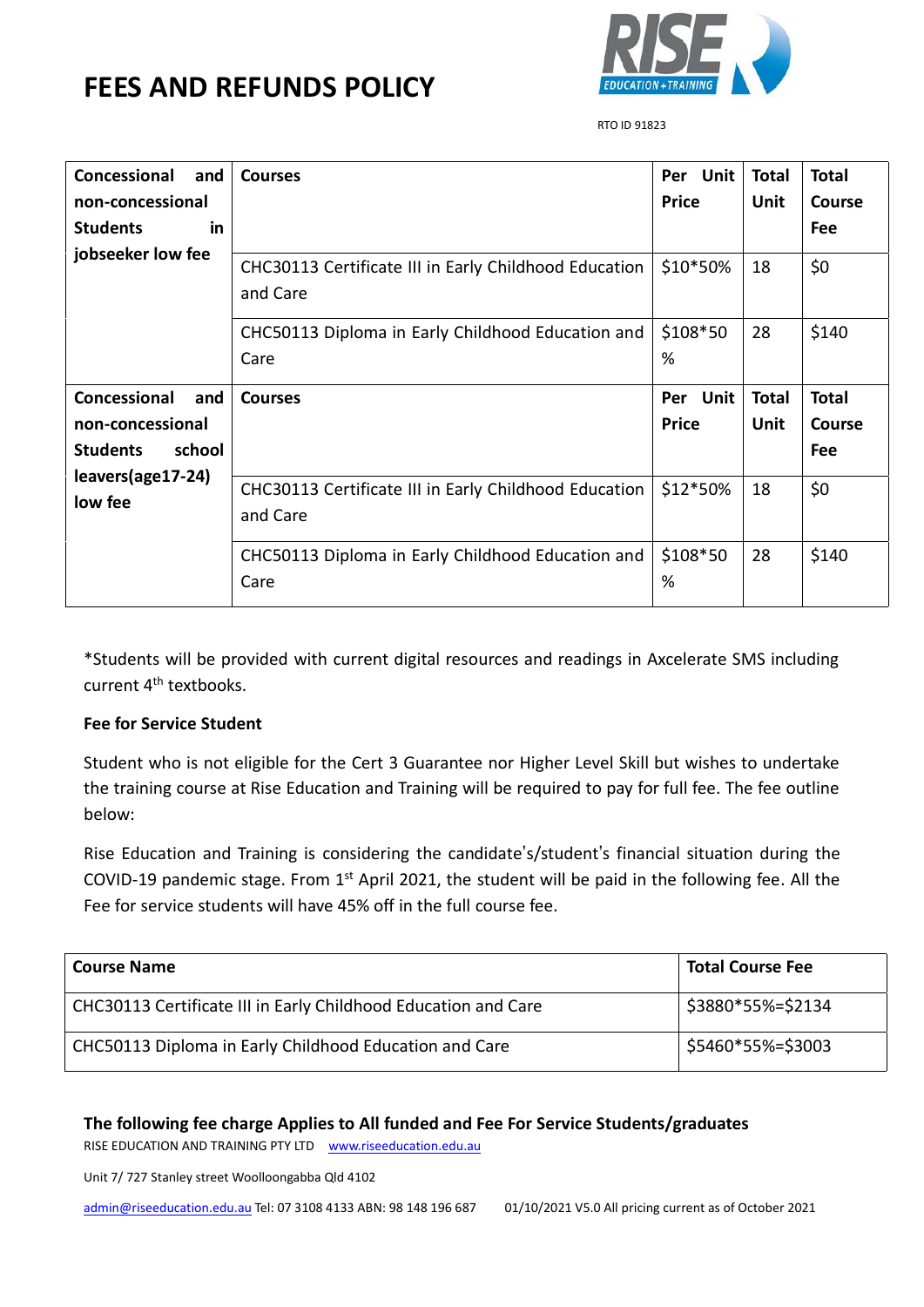

RTO ID 91823

| Enrolment Fee (Fee for service only)                                                 | \$200  |
|--------------------------------------------------------------------------------------|--------|
| Material Fee (Fee for service only)                                                  | \$80   |
| ID Card Replacement Fee (All funded and Fee For Service Students)                    | \$25   |
| Replacement Testamur (Certificate, cancelation, Transcript, Statement of Attainment) | \$50   |
| Course change admin fee                                                              | \$50   |
| Progress Letter (Record of results to date)                                          | \$25   |
| PRL (Recognition of Prior Learning)                                                  | $$90*$ |

\* PRL (Recognition of Prior Learning). Student who is seeking for RPL to do their studies at RISE will have to pay \$90 multiply by the units assessment.

\* Material Fee includes digital readings and the printed or online assessment workbook, Certificate, transcript and Student first ID card.

Course full fee

| <b>Course Name</b>                                             | <b>Total Course Fee</b> |
|----------------------------------------------------------------|-------------------------|
| CHC30113 Certificate III in Early Childhood Education and Care | \$3880                  |
| CHC50113 Diploma in Early Childhood Education and Care         | \$5460                  |

Prior to commence the course, student can have the option to either pay the tuition fee by instalment with minimum \$500 every month till completing the course. Student who has difficulty to pay for the tuition fee, can be negotiated on an individual basis with the CEO in writing by email to [lily.x@riseeducation.edu.au](mailto:lily.x@riseeducation.edu.au) 

No Certificate can be issued prior all the tuition fees are paid off. All fee will be reviewed from time to time, no notification will be given if fee had changed.

Rise Education and Training accept the following payment method from student or employer:

Electronic Bank Transfer (EFT)

RISE EDUCATION AND TRAINING PTY LTD www.riseeducation.edu.au

Unit 7/ 727 Stanley street Woolloongabba Qld 4102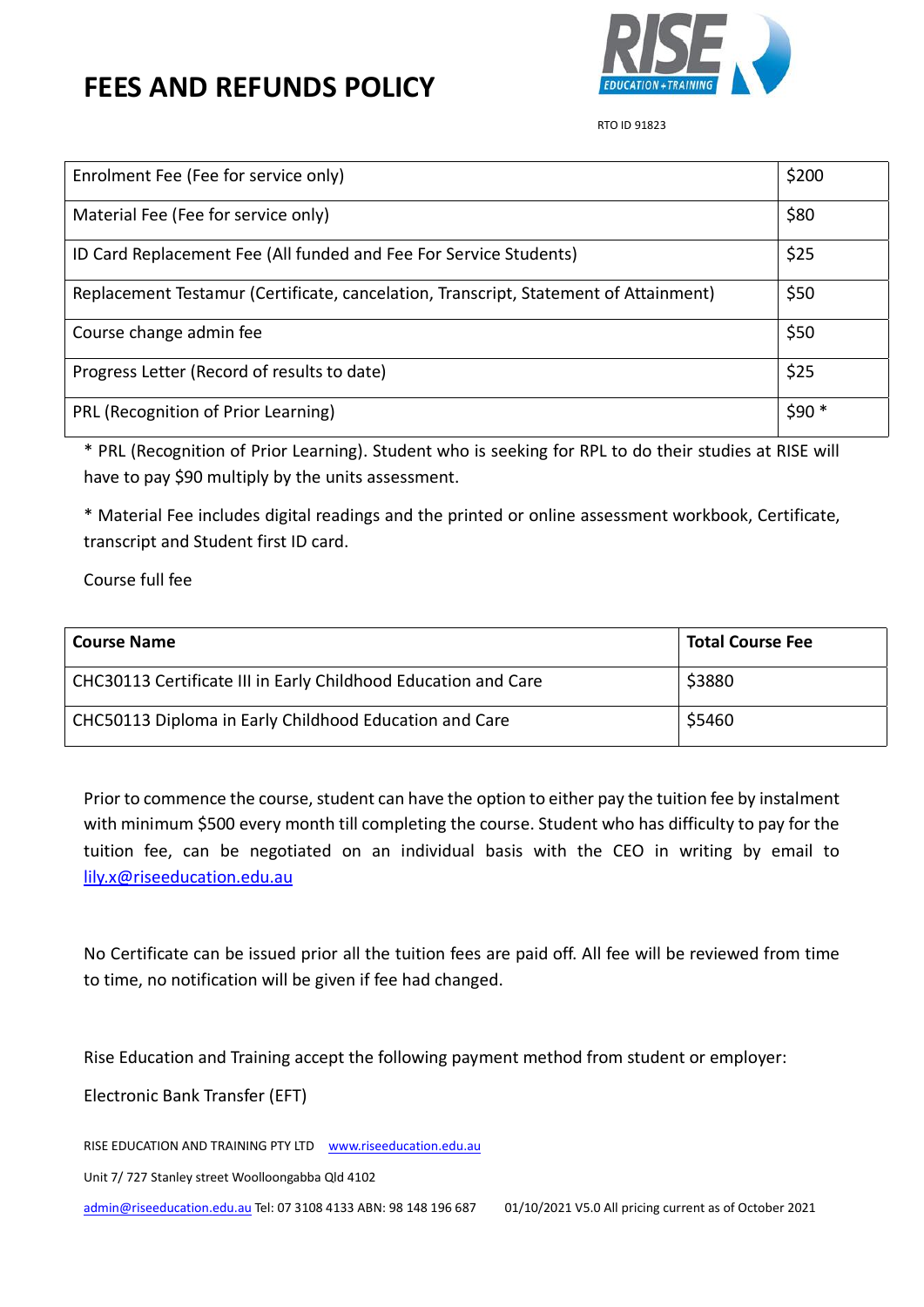

RTO ID 91823

Cheque (Bank Cheque/Money Order)

Cash (Walk in to the office to pay)

Upon receiving payment from student, RISE Education and Training will be issued an invoice detailing:

\*The fee had been paid

\*The unit had been paid

\*The method paid through

\*The time period in which the payment is required to be made for fee for service student

#### **Credit Transfer or RPL student**

Credit transfer or RPL student will be required to pay administration fee as outline above, and the unit cost fee will be based after granted and/or the remaining unit to be undertaken at Rise Education and Training.

### **Cooling off period for new enrolment**

A cooling off period is 14 days after the date of commencement. If student wishes to withdraw after 14 days of course commencement. No fee will be refunded.

#### **Refunds**

Training date are to be arranged with trainer in the weekly schedule and an enrolment form must be signed as well as contribution fee/administration fee must be paid. If student wishes to withdraw or cancel their enrolment within the cooling off period, administration fee/ contribution fee will be fully refunded.

If student wishes to withdraw or cancel their enrolment after 14 days of cooling off period, administration and training fee will not be refunded and contribution fee will not be refunded.

Training date are to be arranged with trainer and an enrolment form must be signed as well as administration fee and contribution fee must be paid. If fee for service student wishes to withdraw

RISE EDUCATION AND TRAINING PTY LTD www.riseeducation.edu.au

Unit 7/ 727 Stanley street Woolloongabba Qld 4102